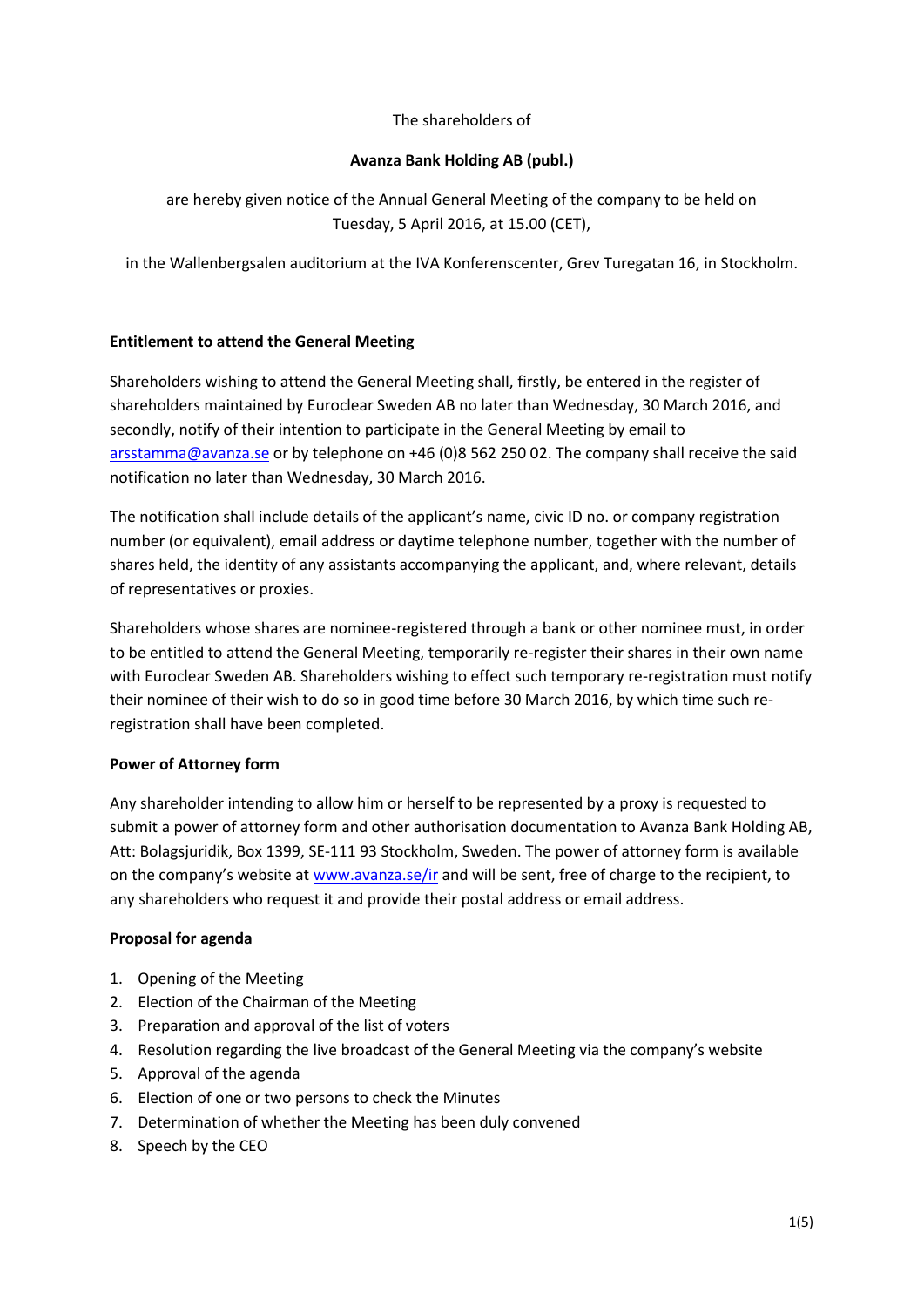- 9. Presentation of the annual accounts and the audit report, together with the consolidated accounts and consolidated audit report, for the 2015 financial year
- 10. Resolutions regarding
	- a) adoption of the Income Statement and Balance Sheet and of the Consolidated Income Statement and Consolidated Balance Sheet,
	- b) allocations of the company's profits in accordance with the adopted Balance Sheet, and
	- c) discharge from liability for Members of the Board and the CEO
- 11. Resolution regarding the number of Members of the Board
- 12. Determination of the Directors' fees payable
- 13. Determination of the Auditor's fees payable
- 14. Election of the Board of Directors
- 15. Election of the Chairman of the Board
- 16. Election of Auditors
- 17. Resolution regarding the authorisation of the Board to acquire the company's own shares
- 18. Determination of the nomination procedure
- 19. Resolution regarding guidelines for remuneration payable to the company management
- 20. Closing of the Meeting

### **Proposals**

# **Election of the Chairman of the Board, item 2**

The Nomination Committee, comprising the Chairman of the Board, Sven Hagströmer (representing Sven Hagströmer, family and companies), Erik Törnberg (representing Creades AB), Sten Dybeck (representing the Dybeck family and companies), and Henrik Schmidt (representing Montanaro Asset Management), propose that Sven Hagströmer be appointed to chair the General Meeting.

# **Allocations of the company's profits, item 10 b)**

The Board of Directors and the CEO propose the payment to the company's shareholders of a dividend of ten kronor and fifty öre (SEK 10.50) per share. Thursday, 7 April 2016 is proposed as the record day for payment of the dividend. It is calculated, on the assumption that the General Meeting resolves in accordance with the proposal by the Board of Directors and the CEO, that the dividend will be disbursed on Tuesday, 12 April 2016. It is further proposed that the remainder of the accumulated profit be carried forward. The Board of Directors considers the dividend payment to be justifiable given the requirements imposed by the nature, scope and risks of the operations on the size of the Parent Company's and Group's shareholders' equity, and the Parent Company and Group operations' consolidation requirements, liquidity, and position in general.

# **Directors' fees and Auditors' fees, items 12 and 13**

The Nomination Committee proposes that Directors' fees of SEK 268,000 be paid both to the Chairman of the Board and to each of the other Members of the Board, corresponding to an increase of three per cent (3%).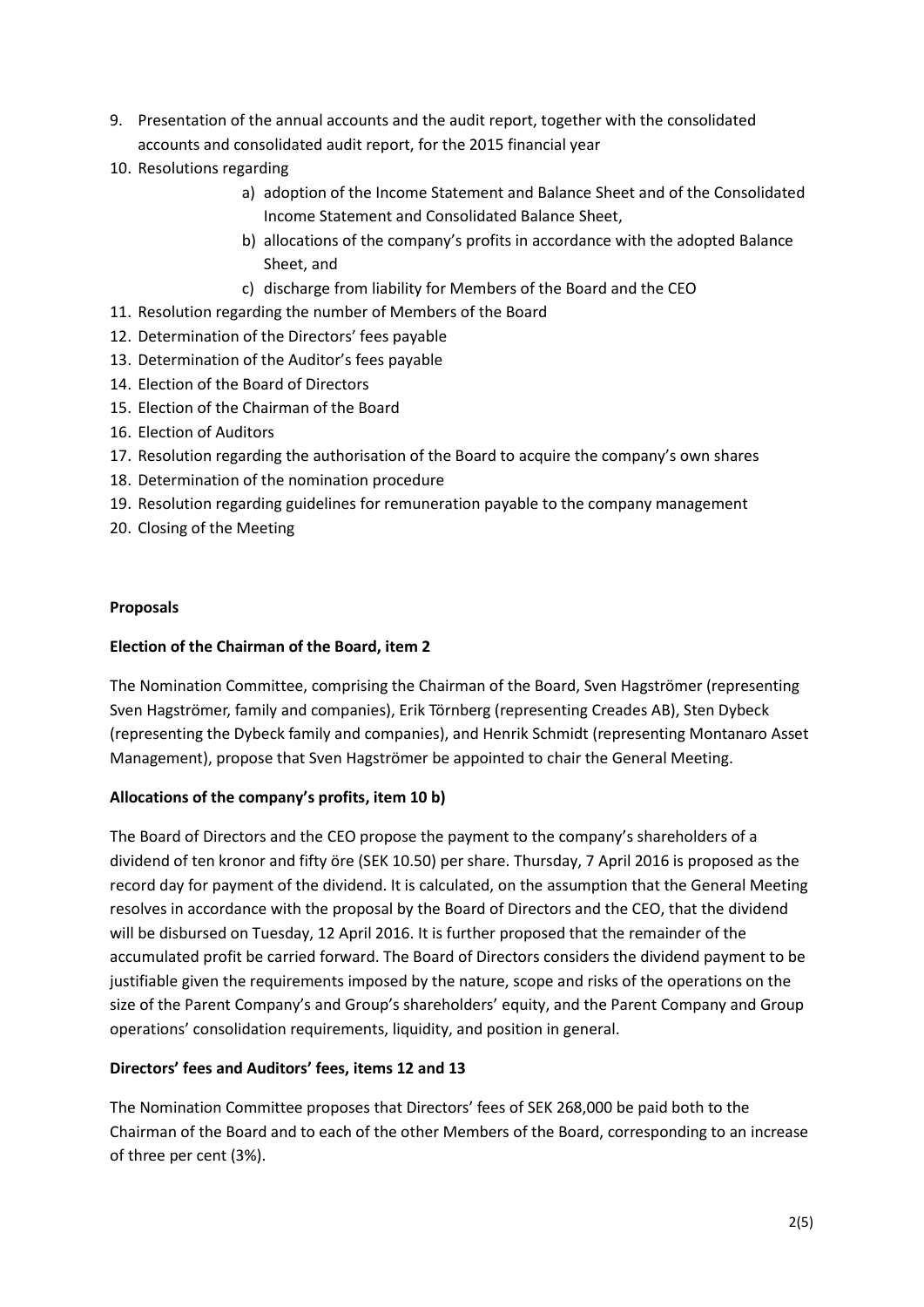It is further proposed that Board Members who are also Members of the Board of the Avanza Fonder AB and Försäkringsaktiebolaget Avanza Pension subsidiary companies receive fees of SEK 40,000 each for their respective engagements.

It is further proposed that fees of SEK 40,000 be paid to the members of the company's Credit Committee and of SEK 36,000 to members of the company's Remuneration Committee.

Members of the Board who receive remuneration from the company by reason of being employed by the company shall not, however, receive any fees, either within the Parent Company or within the subsidiary companies.

It is proposed that Auditors' fees for work carried out be paid on account.

### **Election of the Board of Directors and the Chairman of the Board, items 14 and 15**

The Nomination Committee proposes the re-election of Board Members Sophia Bendz, Jonas Hagströmer, Sven Hagströmer, Birgitta Klasén, Mattias Miksche, Hans Toll and Jacqueline Winberg. Details of the proposed Board Members can be found on the company's website at [www.avanza.se/ir.](http://www.avanza.se/ir) Martin Tivéus has declined re-election.

The Nomination Committee proposes that Sven Hagströmer be elected Chairman of the Board.

The proposed composition of the Board of Directors of the company complies with the provisions of the Swedish Code of Corporate Governance with regard to independence.

#### **Election of Auditors, item 16**

The Nomination Committee proposes that the Annual General Meeting re-elect Öhrlings PricewaterhouseCoopers AB (PwC) as the company's Auditors for the period until the conclusion of the 2017 Annual General Meeting. PwC has announced that if elected, it will appoint Catarina Ericsson as chief auditor.

# **Resolution regarding the authorisation of the Board to acquire the company's own shares, item 17**

The Board of Directors and the CEO propose, in order to increase the efficiency of the company's capital usage, that the Meeting authorises the Board of Directors to effect the acquisition of the company's own shares in the following manner.

- 1. Acquisitions shall be made via the NASDAQ Stockholm exchange.
- 2. The company may acquire shares in a quantity such that the company, after the acquisition, holds a maximum of one tenth of all shares in the company.
- 3. Acquisitions may be made at a price per share that is within the stock market price interval for the share at the time.
- 4. Acquisitions shall be made in accordance with the then applicable NASDAQ regulations.
- 5. Use of the authorisation may not be made beyond the next Annual General Meeting.
- 6. Acquisitions may not be made during the period when an estimate of an average price for the company's share is calculated in order to determine the terms of stock option programmes for the company's employees.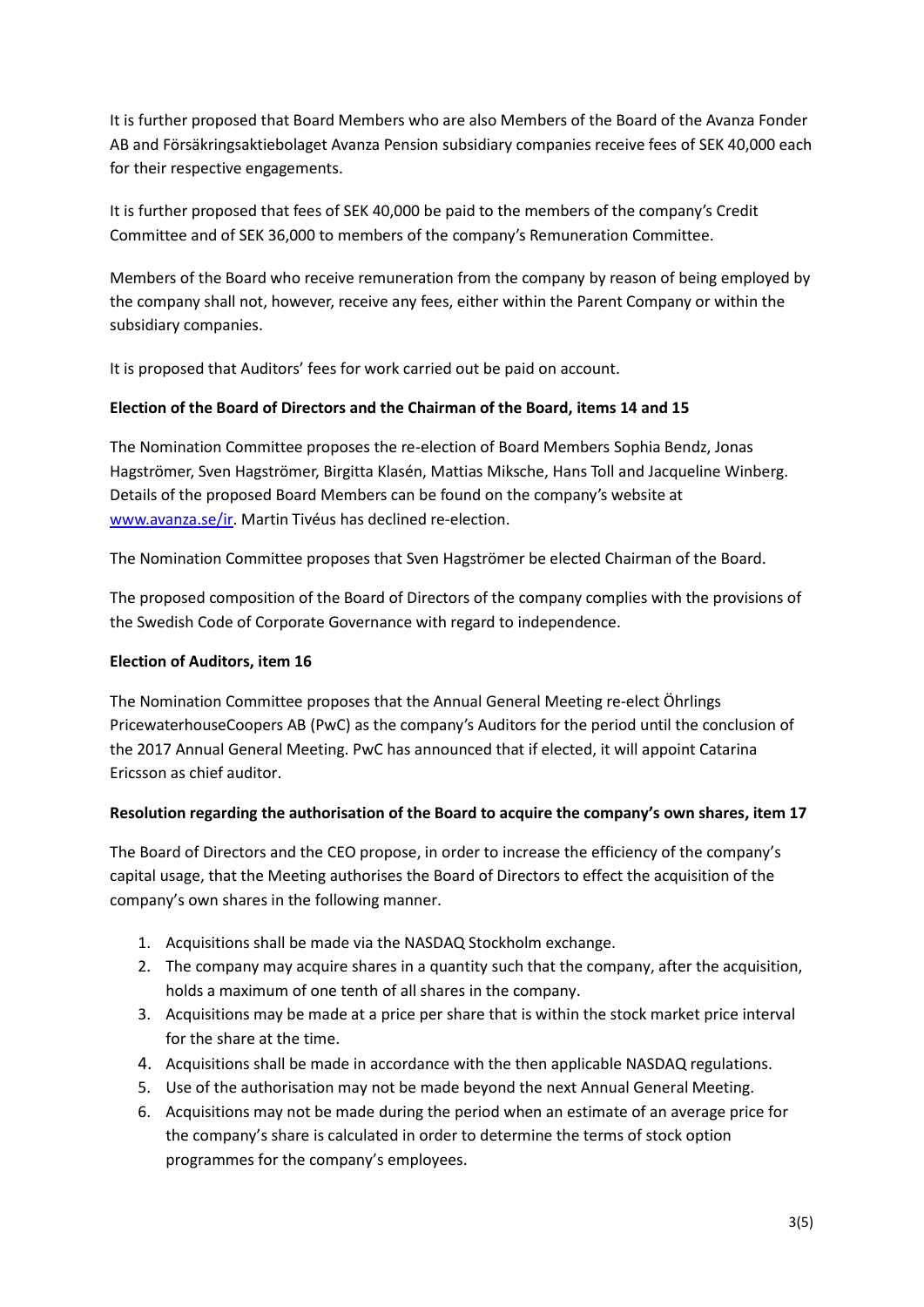### **Determination of the nomination procedure, item 18**

The Nomination Committee proposes a nomination procedure in accordance with the same principles as those previously employed. It is proposed that these principles apply until further notice. The principles entail the following:

- 1. The Nomination Committee shall comprise one representative of each of the four biggest shareholders, together with the Chairman of the Board. The names of the members of the Nomination Committee and the owners they represent shall be published no later than six (6) months before the Annual General Meeting and shall be based on the known ownership structure immediately prior to publication. The Nomination Committee's mandate period shall extend until the appointment of a new Nomination Committee. The Chairman of the Nomination Committee shall be the member who represents the biggest shareholder, unless otherwise agreed by the Nomination Committee.
- 2. If owners represented on the Nomination Committee are no longer one of the four biggest shareholders after publication has occurred, their representative shall make his or her place on the Nomination Committee available and shareholders who are now amongst the four biggest shareholders shall be offered places on the company's Nomination Committee. There is no need, however, to take marginal changes into account. Owners appointing a representative to the Nomination Committee are entitled to remove such members from office and to appoint a new representative. Changes to the composition of the Nomination Committee shall be published.
- 3. The Nomination Committee shall draw up proposals on the following issues for resolution at the Annual General Meeting:
	- a) the Chairman of the Meeting,
	- b) the Board of Directors,
	- c) the Chairman of the Board,
	- d) Directors' fees and their allocation between the Chairman and other Members of the Board, together with any remuneration for Committee work,
	- e) Auditors,
	- f) fees payable to the company's Auditors, and
	- g) any proposals regarding changes to the procedure for appointing the Nomination Committee.
- 4. The company shall defray reasonable expenses deemed necessary by the Nomination Committee in enabling the Nomination Committee to fulfil its mandate.

# **Resolution regarding guidelines for remuneration payable to the company management, item 19**

The term, Group management, refers to the CEO and a further seven persons who hold senior executive positions within the Group. The Board's proposal, which primarily corresponds to the remuneration principles applied in previous years, entails the Group management's salary comprising both a fixed basic salary and a variable performance-based payment.